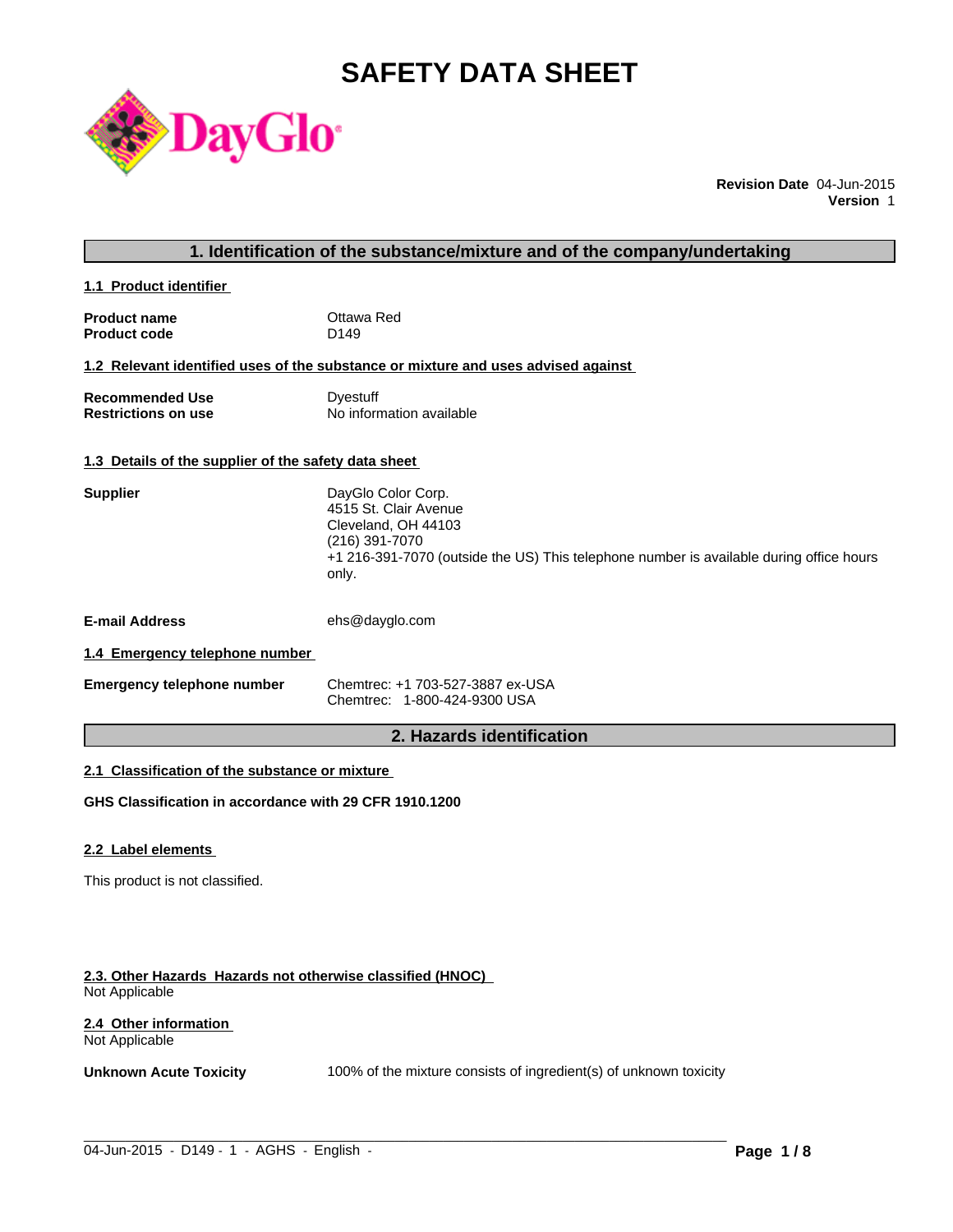### **3. Composition/Information on Ingredients**

 $\overline{\phantom{a}}$  ,  $\overline{\phantom{a}}$  ,  $\overline{\phantom{a}}$  ,  $\overline{\phantom{a}}$  ,  $\overline{\phantom{a}}$  ,  $\overline{\phantom{a}}$  ,  $\overline{\phantom{a}}$  ,  $\overline{\phantom{a}}$  ,  $\overline{\phantom{a}}$  ,  $\overline{\phantom{a}}$  ,  $\overline{\phantom{a}}$  ,  $\overline{\phantom{a}}$  ,  $\overline{\phantom{a}}$  ,  $\overline{\phantom{a}}$  ,  $\overline{\phantom{a}}$  ,  $\overline{\phantom{a}}$ 

#### **Substance**

This material is not considered hazardous by the OSHA Hazard Communication Standard (29 CFR 1910.1200).

\* The exact percentage (concentration) of composition has been withheld as a trade secret.

|                                                                   | 4. First aid measures                                                                                                                                                                                                   |  |  |  |  |
|-------------------------------------------------------------------|-------------------------------------------------------------------------------------------------------------------------------------------------------------------------------------------------------------------------|--|--|--|--|
| 4.1 Description of first-aid measures                             |                                                                                                                                                                                                                         |  |  |  |  |
| <b>General advice</b>                                             | No information available.                                                                                                                                                                                               |  |  |  |  |
| Eye contact                                                       | Immediately flush with plenty of water. After initial flushing, remove any contact lenses and<br>continue flushing for at least 15 minutes. Keep eye wide open while rinsing. If symptoms<br>persist, call a physician. |  |  |  |  |
| <b>Skin contact</b>                                               | Immediate medical attention is not required. Wash off with soap and water.                                                                                                                                              |  |  |  |  |
| <b>Inhalation</b>                                                 | Immediate medical attention is not required. Move to fresh air.                                                                                                                                                         |  |  |  |  |
| Ingestion                                                         | Do NOT induce vomiting. Drink plenty of water. Consult a physician.                                                                                                                                                     |  |  |  |  |
| 4.2 Most important symptoms and effects, both acute and delayed   |                                                                                                                                                                                                                         |  |  |  |  |
| <b>Symptoms</b>                                                   | See Section 2.2, Label Elements and/or Section 11, Toxicological effects.                                                                                                                                               |  |  |  |  |
|                                                                   | 4.3 Recommendations for immediate medical care and/or special treatment                                                                                                                                                 |  |  |  |  |
| Notes to physician                                                | Treat symptomatically.                                                                                                                                                                                                  |  |  |  |  |
|                                                                   | 5. Fire-Fighting Measures                                                                                                                                                                                               |  |  |  |  |
| 5.1 Extinguishing media                                           |                                                                                                                                                                                                                         |  |  |  |  |
| Suitable extinguishing media                                      | Use extinguishing measures that are appropriate to local circumstances and the surrounding environment.                                                                                                                 |  |  |  |  |
| <b>Unsuitable Extinguishing Media</b>                             | None.                                                                                                                                                                                                                   |  |  |  |  |
| 5.2 Specific hazards arising from the substance or mixture        |                                                                                                                                                                                                                         |  |  |  |  |
| <b>Special Hazard</b><br>None known based on information supplied |                                                                                                                                                                                                                         |  |  |  |  |
| <b>Hazardous Combustion Products</b>                              | Carbon oxides. Nitrogen oxides (NOx).                                                                                                                                                                                   |  |  |  |  |

**Explosion Data**

**Sensitivity to Mechanical Impact** None.

**Sensitivity to Static Discharge** Fine dust dispersed in air, in sufficient concentrations, and in the presence of an ignition source is a potential dust explosion hazard.

#### **5.3 Advice for firefighters**

As in any fire, wear self-contained breathing apparatus pressure-demand, MSHA/NIOSH (approved or equivalent) and full protective gear.

 $\_$  ,  $\_$  ,  $\_$  ,  $\_$  ,  $\_$  ,  $\_$  ,  $\_$  ,  $\_$  ,  $\_$  ,  $\_$  ,  $\_$  ,  $\_$  ,  $\_$  ,  $\_$  ,  $\_$  ,  $\_$  ,  $\_$  ,  $\_$  ,  $\_$  ,  $\_$  ,  $\_$  ,  $\_$  ,  $\_$  ,  $\_$  ,  $\_$  ,  $\_$  ,  $\_$  ,  $\_$  ,  $\_$  ,  $\_$  ,  $\_$  ,  $\_$  ,  $\_$  ,  $\_$  ,  $\_$  ,  $\_$  ,  $\_$  ,

### **6. Accidental Release Measures**

### **6.1 Personal precautions, protective equipment and emergency procedures**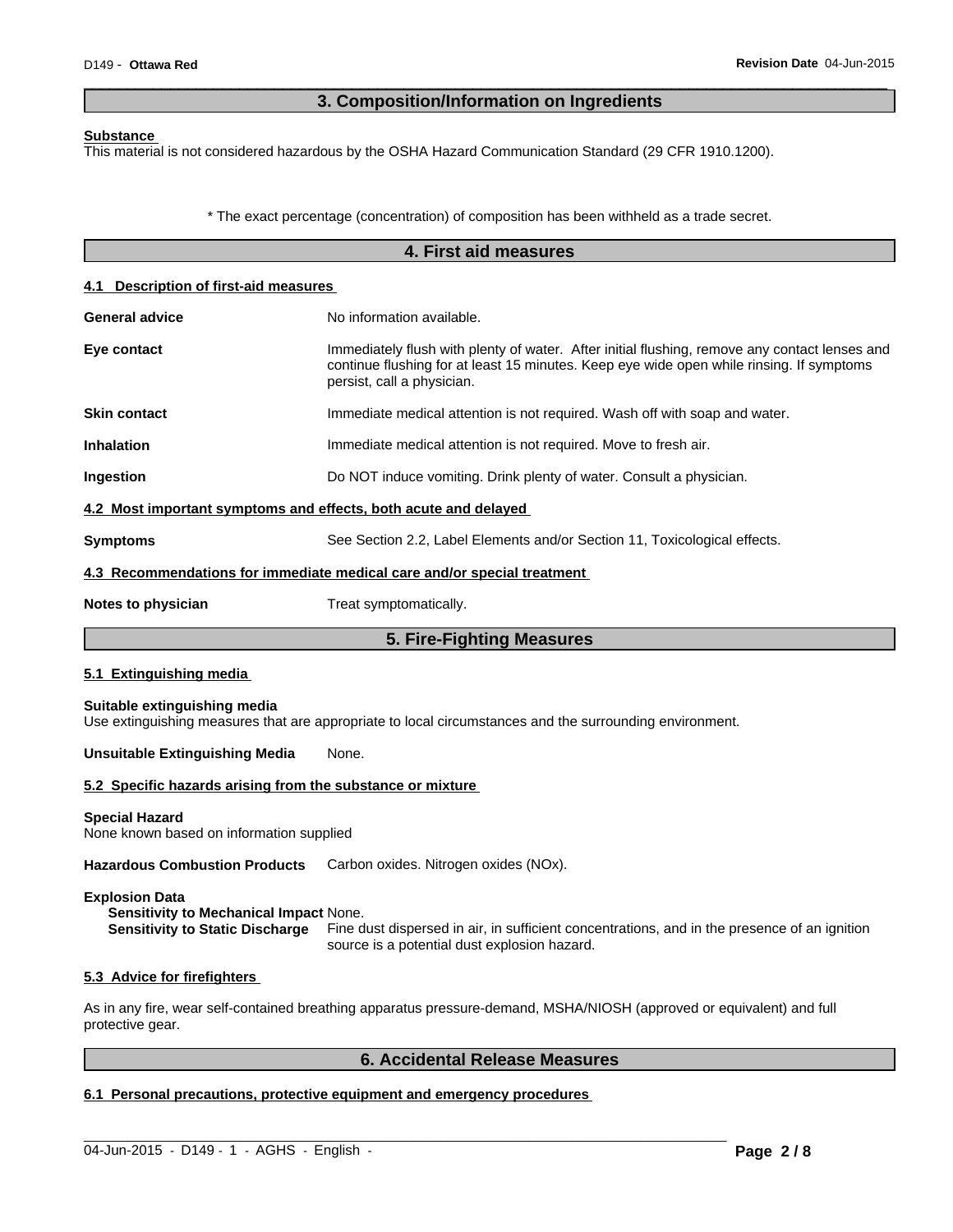Ensure adequate ventilation, especially in confined areas. Use personal protective equipment.

#### **6.2 Environmental precautions**

Dust deposits should not be allowed to accumulate on surfaces as these may form an explosive mixture if they are released into the atmosphere in sufficient concentration. Avoid dispersal of dust in the air (i.e., cleaning dusty surfaces with compressed air). Nonsparking tools should be used. Prevent product from entering drains.

 $\overline{\phantom{a}}$  ,  $\overline{\phantom{a}}$  ,  $\overline{\phantom{a}}$  ,  $\overline{\phantom{a}}$  ,  $\overline{\phantom{a}}$  ,  $\overline{\phantom{a}}$  ,  $\overline{\phantom{a}}$  ,  $\overline{\phantom{a}}$  ,  $\overline{\phantom{a}}$  ,  $\overline{\phantom{a}}$  ,  $\overline{\phantom{a}}$  ,  $\overline{\phantom{a}}$  ,  $\overline{\phantom{a}}$  ,  $\overline{\phantom{a}}$  ,  $\overline{\phantom{a}}$  ,  $\overline{\phantom{a}}$ 

#### **6.3 Methods and materials for containment and cleaning up**

| <b>Methods for Containment</b> | Prevent dust cloud. Cover powder spill with plastic sheet or tarp to minimize spreading.                                                                                                                                                                                                                                                                                                |
|--------------------------------|-----------------------------------------------------------------------------------------------------------------------------------------------------------------------------------------------------------------------------------------------------------------------------------------------------------------------------------------------------------------------------------------|
| Methods for cleaning up        | Avoid dust formation. Take precautionary measures against static discharges. Do not dry<br>sweep dust. Wet dust with water before sweeping or use a vacuum to collect dust. Use<br>personal protective equipment. Take up mechanically and collect in suitable container for<br>disposal. Prevent product from entering drains. Keep in suitable and closed containers for<br>disposal. |
|                                |                                                                                                                                                                                                                                                                                                                                                                                         |

|                                                                  | 7. Handling and storage                                                                                                                                    |
|------------------------------------------------------------------|------------------------------------------------------------------------------------------------------------------------------------------------------------|
| 7.1 Precautions for safe handling                                |                                                                                                                                                            |
| Advice on safe handling                                          | Avoid dust formation. Take precautionary measures against static discharges. Fine dust<br>dispersed in air may ignite. Wear personal protective equipment. |
| <b>Hygiene measures</b>                                          | Handle in accordance with good industrial hygiene and safety practice.                                                                                     |
| 7.2 Conditions for safe storage, including any incompatibilities |                                                                                                                                                            |
| <b>Storage Conditions</b>                                        | Keep tightly closed in a dry and cool place.                                                                                                               |
| <b>Materials to Avoid</b>                                        | No materials to be especially mentioned.                                                                                                                   |

#### **8. Exposure controls/personal protection**

#### **8.1 Occupational Exposure Limits (OEL)**

#### **8.2 Appropriate engineering controls**

| <b>Engineering Measures</b>   | <b>Showers</b><br>Eyewash stations<br>Ventilation systems.                                                                                                                                                                                                                                                                                                                                |
|-------------------------------|-------------------------------------------------------------------------------------------------------------------------------------------------------------------------------------------------------------------------------------------------------------------------------------------------------------------------------------------------------------------------------------------|
|                               | 8.3 Individual protection measures, such as personal protective equipment                                                                                                                                                                                                                                                                                                                 |
| <b>Eye/Face Protection</b>    | Safety glasses with side-shields.                                                                                                                                                                                                                                                                                                                                                         |
| Skin and body protection      | Wear chemical resistant footwear and clothing such as gloves, an apron or a whole body<br>suit as appropriate.                                                                                                                                                                                                                                                                            |
| <b>Respiratory protection</b> | If irritation is experienced, NIOSH/MSHA approved respiratory protection should be worn.<br>Positive-pressure supplied air respirators may be required for high airborne contaminant<br>concentrations. Respiratory protection must be provided in accordance with current local<br>regulations. NIOSH/MSHA approved respiratory protection should be worn if exposure is<br>anticipated. |
| <b>Hygiene measures</b>       | See section 7 for more information                                                                                                                                                                                                                                                                                                                                                        |

 $\_$  ,  $\_$  ,  $\_$  ,  $\_$  ,  $\_$  ,  $\_$  ,  $\_$  ,  $\_$  ,  $\_$  ,  $\_$  ,  $\_$  ,  $\_$  ,  $\_$  ,  $\_$  ,  $\_$  ,  $\_$  ,  $\_$  ,  $\_$  ,  $\_$  ,  $\_$  ,  $\_$  ,  $\_$  ,  $\_$  ,  $\_$  ,  $\_$  ,  $\_$  ,  $\_$  ,  $\_$  ,  $\_$  ,  $\_$  ,  $\_$  ,  $\_$  ,  $\_$  ,  $\_$  ,  $\_$  ,  $\_$  ,  $\_$  ,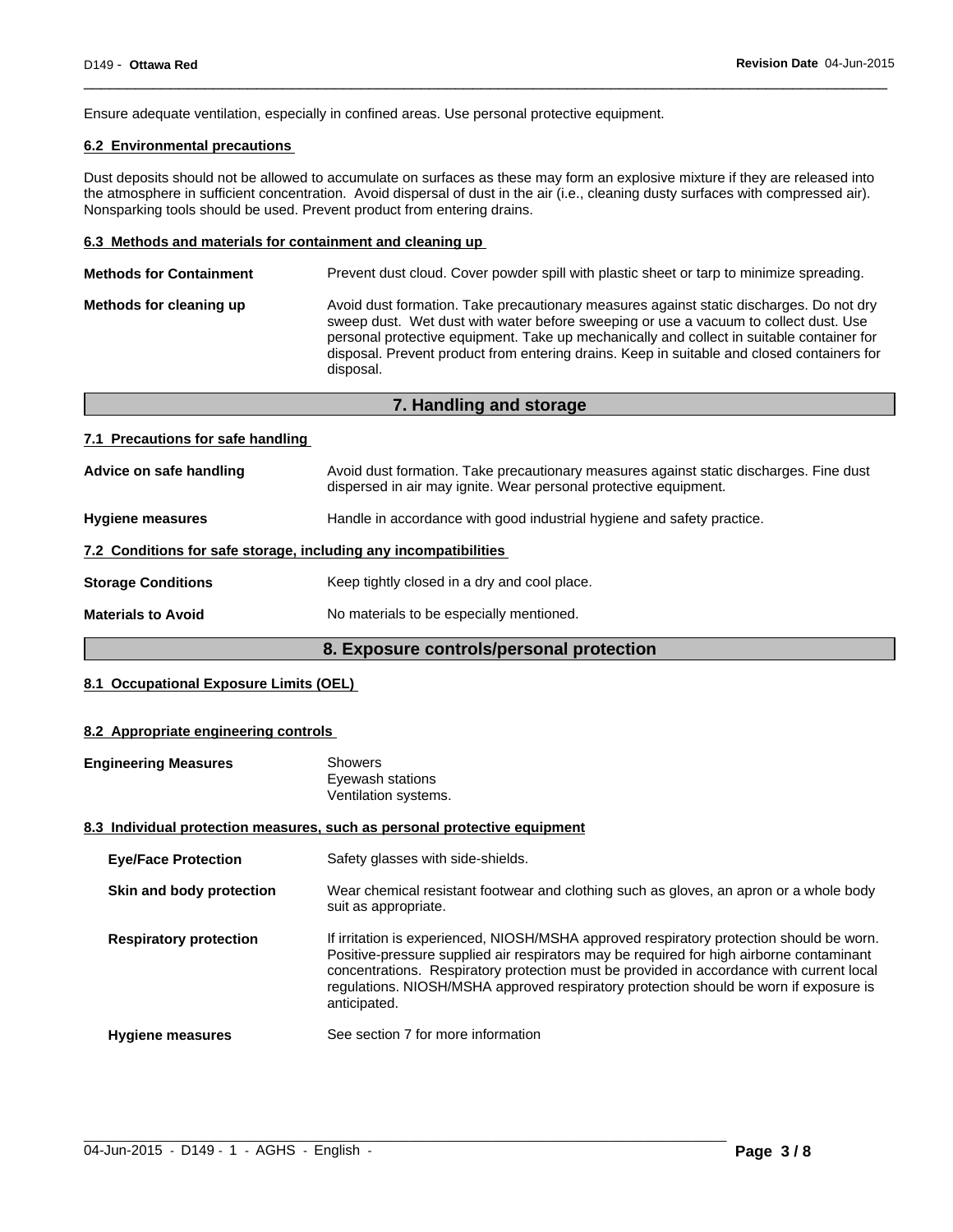### **9. Physical and chemical properties**

 $\overline{\phantom{a}}$  ,  $\overline{\phantom{a}}$  ,  $\overline{\phantom{a}}$  ,  $\overline{\phantom{a}}$  ,  $\overline{\phantom{a}}$  ,  $\overline{\phantom{a}}$  ,  $\overline{\phantom{a}}$  ,  $\overline{\phantom{a}}$  ,  $\overline{\phantom{a}}$  ,  $\overline{\phantom{a}}$  ,  $\overline{\phantom{a}}$  ,  $\overline{\phantom{a}}$  ,  $\overline{\phantom{a}}$  ,  $\overline{\phantom{a}}$  ,  $\overline{\phantom{a}}$  ,  $\overline{\phantom{a}}$ 

#### **9.2 Other information Volatile organic compounds (VOC)** None **content**

### **10. Stability and Reactivity**

 $\_$  ,  $\_$  ,  $\_$  ,  $\_$  ,  $\_$  ,  $\_$  ,  $\_$  ,  $\_$  ,  $\_$  ,  $\_$  ,  $\_$  ,  $\_$  ,  $\_$  ,  $\_$  ,  $\_$  ,  $\_$  ,  $\_$  ,  $\_$  ,  $\_$  ,  $\_$  ,  $\_$  ,  $\_$  ,  $\_$  ,  $\_$  ,  $\_$  ,  $\_$  ,  $\_$  ,  $\_$  ,  $\_$  ,  $\_$  ,  $\_$  ,  $\_$  ,  $\_$  ,  $\_$  ,  $\_$  ,  $\_$  ,  $\_$  ,

#### **10.1 Reactivity**

No dangerous reaction known under conditions of normal use

#### **10.2 Chemical stability**

Stable

#### **10.3 Possibility of hazardous reactions**

None under normal processing.

#### **10.4 Conditions to Avoid**

Dust formation. Take precautionary measures against static discharges.

#### **10.5 Incompatible Materials**

None known based on information supplied.

#### **10.6 Hazardous Decomposition Products**

None known based on information supplied.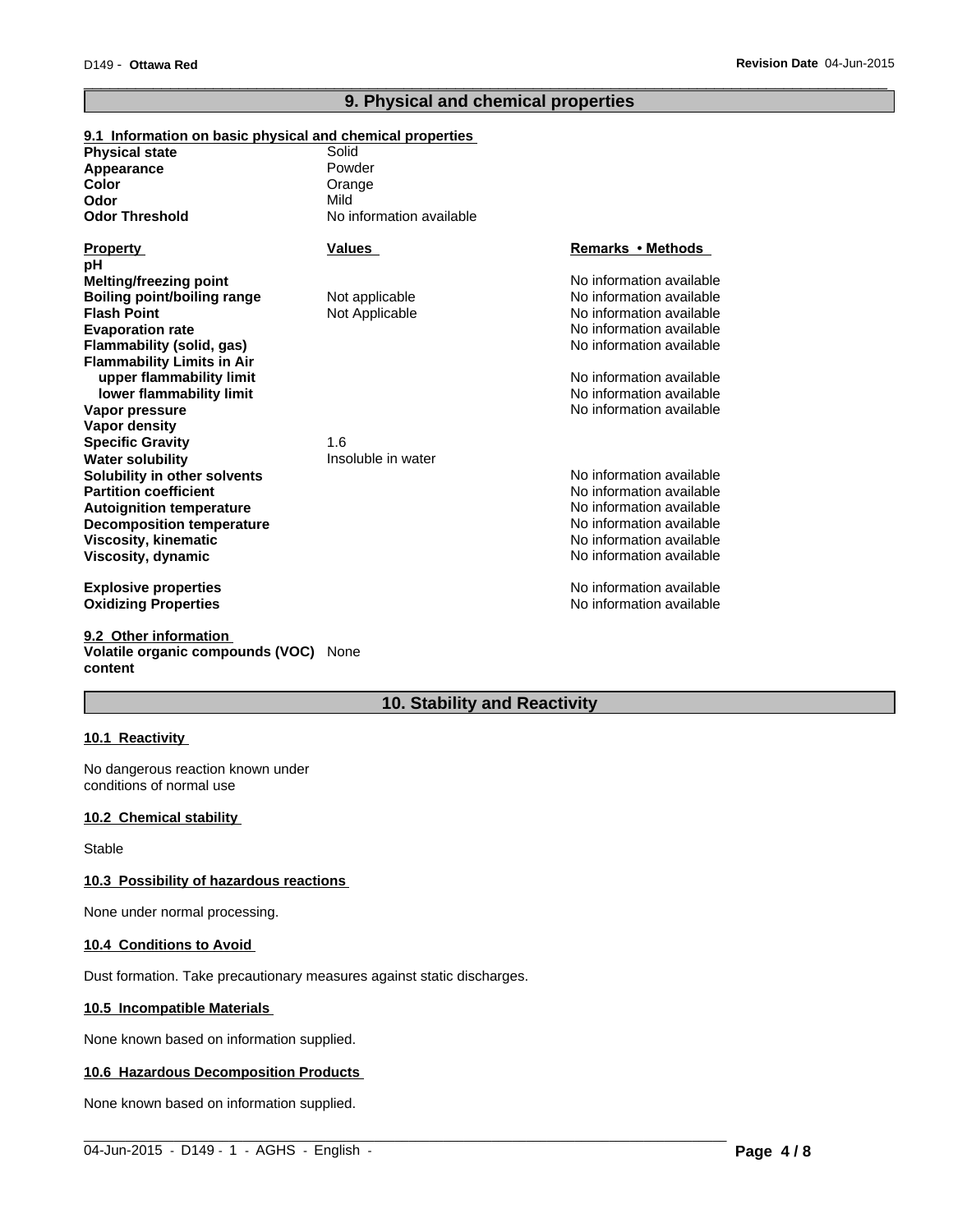#### **11. Toxicological information**

 $\_$  ,  $\_$  ,  $\_$  ,  $\_$  ,  $\_$  ,  $\_$  ,  $\_$  ,  $\_$  ,  $\_$  ,  $\_$  ,  $\_$  ,  $\_$  ,  $\_$  ,  $\_$  ,  $\_$  ,  $\_$  ,  $\_$  ,  $\_$  ,  $\_$  ,  $\_$  ,  $\_$  ,  $\_$  ,  $\_$  ,  $\_$  ,  $\_$  ,  $\_$  ,  $\_$  ,  $\_$  ,  $\_$  ,  $\_$  ,  $\_$  ,  $\_$  ,  $\_$  ,  $\_$  ,  $\_$  ,  $\_$  ,  $\_$  ,

 $\overline{\phantom{a}}$  ,  $\overline{\phantom{a}}$  ,  $\overline{\phantom{a}}$  ,  $\overline{\phantom{a}}$  ,  $\overline{\phantom{a}}$  ,  $\overline{\phantom{a}}$  ,  $\overline{\phantom{a}}$  ,  $\overline{\phantom{a}}$  ,  $\overline{\phantom{a}}$  ,  $\overline{\phantom{a}}$  ,  $\overline{\phantom{a}}$  ,  $\overline{\phantom{a}}$  ,  $\overline{\phantom{a}}$  ,  $\overline{\phantom{a}}$  ,  $\overline{\phantom{a}}$  ,  $\overline{\phantom{a}}$ 

#### **11.1 Acute toxicity**

#### **Numerical measures of toxicity: Product Information**

**Unknown Acute Toxicity** 100% of the mixture consists of ingredient(s) of unknown toxicity

**Numerical measures of toxicity: Component Information**

**11.2 Information on toxicological effects** 

#### **Skin corrosion/irritation**

Product Information • Not a dermal irritant Component Information • No information available

#### **Eye damage/irritation**

Product Information • May cause eye irritation. Component Information • No information available

#### **Respiratory or skin sensitization**

Product Information • No information available Component Information • No information available

#### **Germ Cell Mutagenicity**

Product Information • No information available Component Information • No information available

#### **Carcinogenicity**

Product Information • Contains no ingredient listed as a carcinogen Component Information • No information available

#### **Reproductive toxicity**

Product Information • No information available Component Information  $\cdot$  No information available

### **STOT - single exposure**

No information available

#### **STOT - repeated exposure**

No information available • No known effect

**Other adverse effects**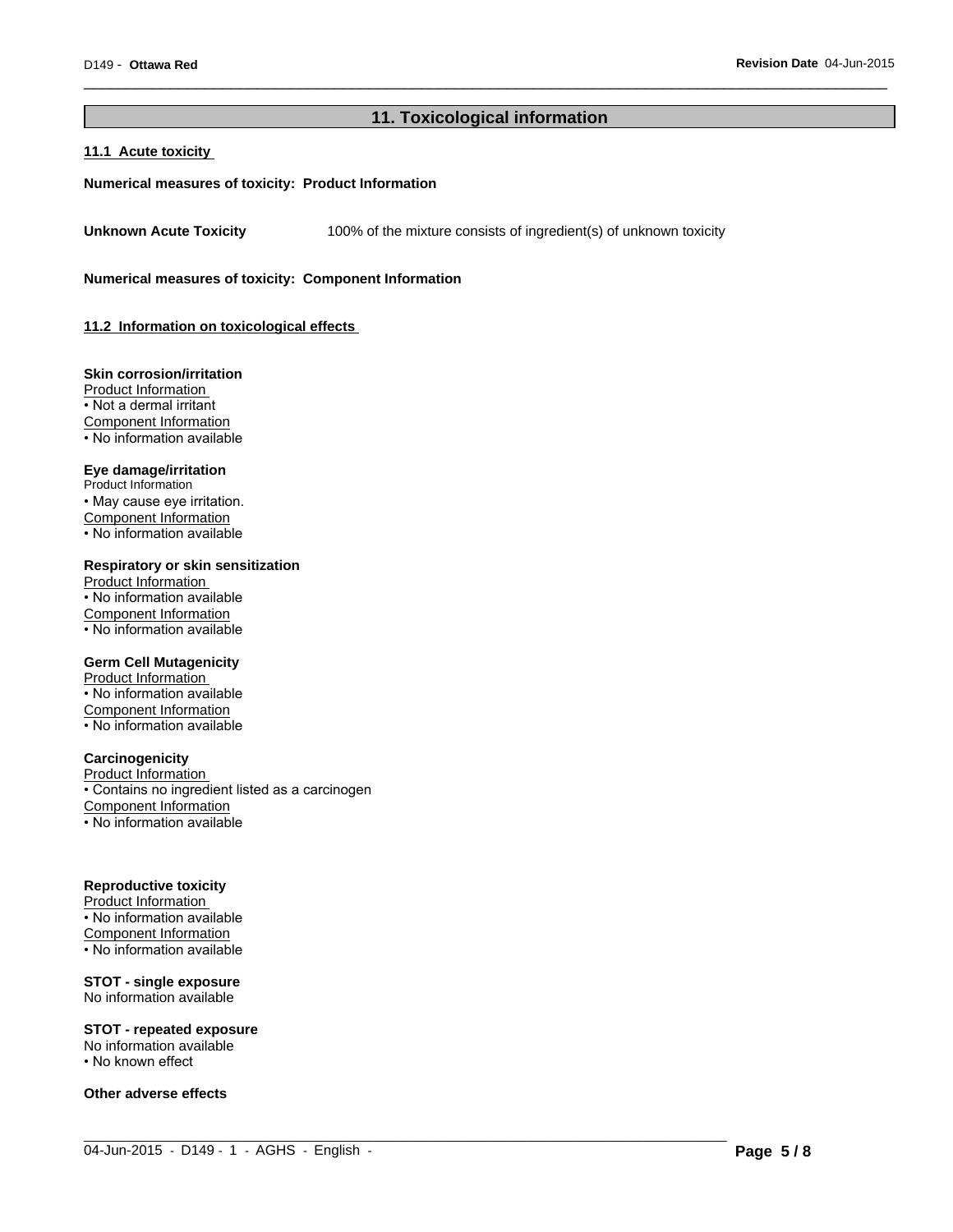Target Organs • No information available Product Information • No information available Component Information • No information available

#### **Aspiration hazard**

Product Information • No information available Component Information • No information available

### **12. Ecological information**

 $\overline{\phantom{a}}$  ,  $\overline{\phantom{a}}$  ,  $\overline{\phantom{a}}$  ,  $\overline{\phantom{a}}$  ,  $\overline{\phantom{a}}$  ,  $\overline{\phantom{a}}$  ,  $\overline{\phantom{a}}$  ,  $\overline{\phantom{a}}$  ,  $\overline{\phantom{a}}$  ,  $\overline{\phantom{a}}$  ,  $\overline{\phantom{a}}$  ,  $\overline{\phantom{a}}$  ,  $\overline{\phantom{a}}$  ,  $\overline{\phantom{a}}$  ,  $\overline{\phantom{a}}$  ,  $\overline{\phantom{a}}$ 

#### **12.1 Toxicity**

**Ecotoxicity No information available** 

100 % of the mixture consists of components(s) of unknown hazards to the aquatic environment

#### **Ecotoxicity effects**

#### **12.2 Persistence and degradability**

No information available.

#### **12.3 Bioaccumulative potential**

Discharge into the environment must be avoided

#### **12.4 Mobility in soil**

No information available.

### **12.5 Other adverse effects**

No information available

### **13. Disposal Considerations**

#### **13.1 Waste Disposal Guidance**

Dispose of in accordance with federal, state, and local regulations.

### **14. Transport Information**

| DOT         | Not regulated |
|-------------|---------------|
| <b>MEX</b>  | Not regulated |
| <b>IMDG</b> | Not regulated |
| <b>IATA</b> | Not regulated |

### **15. Regulatory information**

 $\_$  ,  $\_$  ,  $\_$  ,  $\_$  ,  $\_$  ,  $\_$  ,  $\_$  ,  $\_$  ,  $\_$  ,  $\_$  ,  $\_$  ,  $\_$  ,  $\_$  ,  $\_$  ,  $\_$  ,  $\_$  ,  $\_$  ,  $\_$  ,  $\_$  ,  $\_$  ,  $\_$  ,  $\_$  ,  $\_$  ,  $\_$  ,  $\_$  ,  $\_$  ,  $\_$  ,  $\_$  ,  $\_$  ,  $\_$  ,  $\_$  ,  $\_$  ,  $\_$  ,  $\_$  ,  $\_$  ,  $\_$  ,  $\_$  ,

**15.1 International Inventories**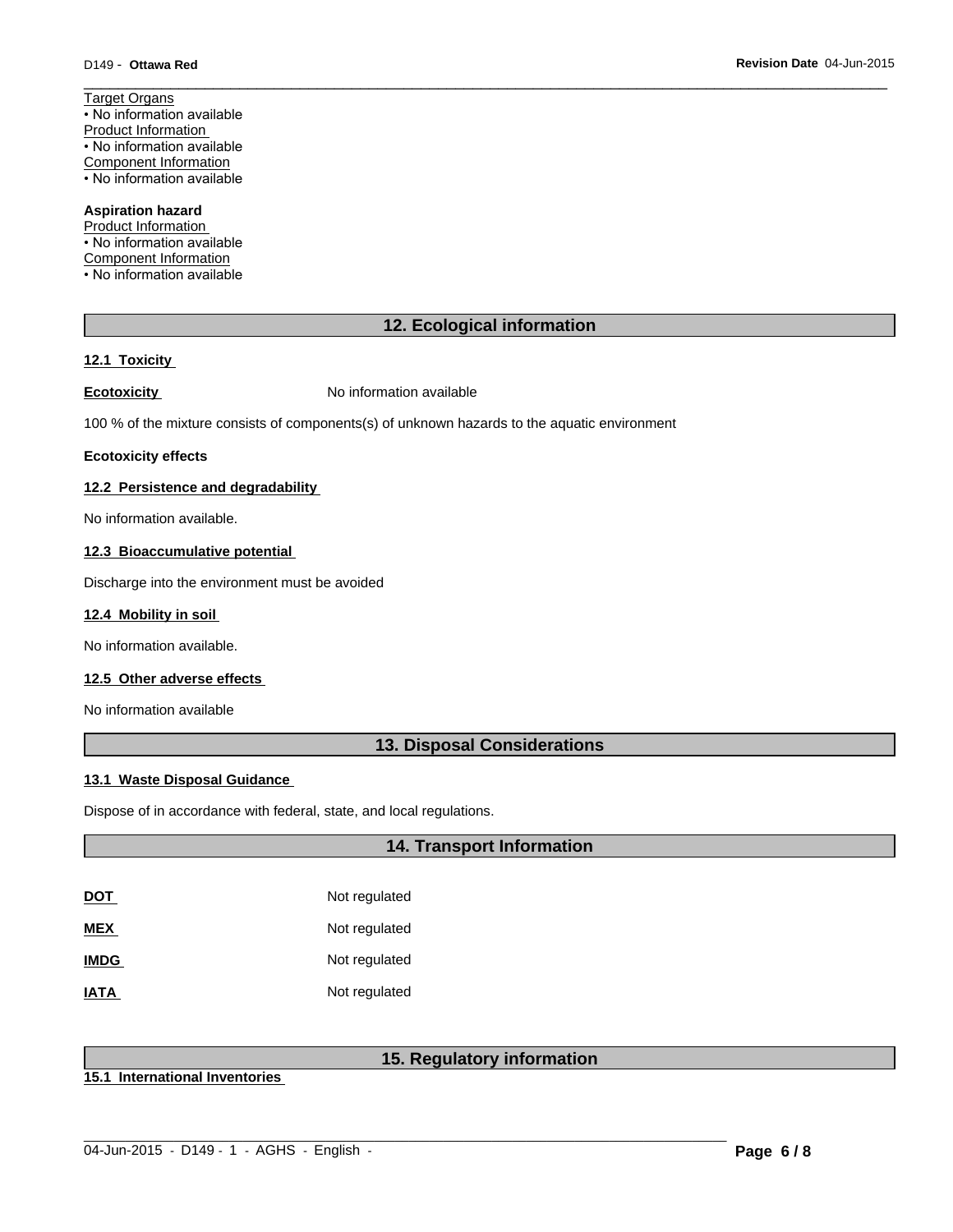| <b>TSCA</b>          | Complies |
|----------------------|----------|
| <b>DSL</b>           |          |
| <b>EINECS/ELINCS</b> | Complies |
| <b>ENCS</b>          | Complies |
| <b>IECSC</b>         | Complies |
| <b>KECL</b>          |          |
| <b>PICCS</b>         | Complies |
| <b>AICS</b>          |          |
| <b>NZIoC</b>         |          |
|                      |          |

**TSCA** - United States Toxic Substances Control Act Section 8(b) Inventory

**DSL** - Canadian Domestic Substances List

**EINECS/ELINCS** - European Inventory of Existing Commercial Chemical Substances/EU List of Notified Chemical Substances

**PICCS** - Philippines Inventory of Chemicals and Chemical Substances

**ENCS** - Japan Existing and New Chemical Substances

**IECSC** - China Inventory of Existing Chemical Substances

**KECL** - Korean Existing and Evaluated Chemical Substances

**PICCS** - Philippines Inventory of Chemicals and Chemical Substances

**AICS** - Australian Inventory of Chemical Substances

**NZIoC** - New Zealand Inventory of Chemicals

#### **15.2 U.S. Federal Regulations**

#### **SARA 313**

Section 313 of Title III of the Superfund Amendments and Reauthorization Act of 1986 (SARA). This product does not contain any chemicals which are subject to the reporting requirements of the Act and Title 40 of the Code of Federal Regulations, Part 372.

#### **15.3 Pesticide Information**

Not applicable

#### **15.4 U.S. State Regulations**

|                                 |                                                                                                                | <b>16. Other information</b>      |                          |                                           |
|---------------------------------|----------------------------------------------------------------------------------------------------------------|-----------------------------------|--------------------------|-------------------------------------------|
| <u>NFPA</u>                     | <b>Health Hazard -</b>                                                                                         | <b>Flammability -</b>             | Instability -            | <b>Physical and chemical</b><br>hazards - |
| <b>HMIS</b>                     | <b>Health Hazard 1</b>                                                                                         | <b>Flammability 1</b>             | <b>Physical Hazard 0</b> | Personal protection X                     |
| Legend:                         |                                                                                                                |                                   |                          |                                           |
|                                 | ACGIH (American Conference of Governmental Industrial Hygienists)                                              |                                   |                          |                                           |
| Ceiling (C)                     |                                                                                                                |                                   |                          |                                           |
|                                 | DOT (Department of Transportation)                                                                             |                                   |                          |                                           |
|                                 | EPA (Environmental Protection Agency)                                                                          |                                   |                          |                                           |
|                                 | IARC (International Agency for Research on Cancer)                                                             |                                   |                          |                                           |
|                                 | International Air Transport Association (IATA)                                                                 |                                   |                          |                                           |
|                                 | International Maritime Dangerous Goods (IMDG)<br>NIOSH (National Institute for Occupational Safety and Health) |                                   |                          |                                           |
|                                 | NTP (National Toxicology Program)                                                                              |                                   |                          |                                           |
|                                 | OSHA (Occupational Safety and Health Administration of the US Department of Labor)                             |                                   |                          |                                           |
|                                 | PEL (Permissible Exposure Limit)                                                                               |                                   |                          |                                           |
| <b>Reportable Quantity (RQ)</b> |                                                                                                                |                                   |                          |                                           |
| Skin designation (S*)           |                                                                                                                |                                   |                          |                                           |
|                                 | STEL (Short Term Exposure Limit)                                                                               |                                   |                          |                                           |
| TLV® (Threshold Limit Value)    |                                                                                                                |                                   |                          |                                           |
| TWA (time-weighted average)     |                                                                                                                |                                   |                          |                                           |
| <b>Prepared By</b>              |                                                                                                                | DayGlo Color Corp.                |                          |                                           |
|                                 |                                                                                                                | Regulatory Affairs/Product Safety |                          |                                           |
| <b>Revision Date</b>            | 04-Jun-2015                                                                                                    |                                   |                          |                                           |
| <b>Revision Note</b>            |                                                                                                                |                                   |                          |                                           |

 $\_$  ,  $\_$  ,  $\_$  ,  $\_$  ,  $\_$  ,  $\_$  ,  $\_$  ,  $\_$  ,  $\_$  ,  $\_$  ,  $\_$  ,  $\_$  ,  $\_$  ,  $\_$  ,  $\_$  ,  $\_$  ,  $\_$  ,  $\_$  ,  $\_$  ,  $\_$  ,  $\_$  ,  $\_$  ,  $\_$  ,  $\_$  ,  $\_$  ,  $\_$  ,  $\_$  ,  $\_$  ,  $\_$  ,  $\_$  ,  $\_$  ,  $\_$  ,  $\_$  ,  $\_$  ,  $\_$  ,  $\_$  ,  $\_$  ,

No information available